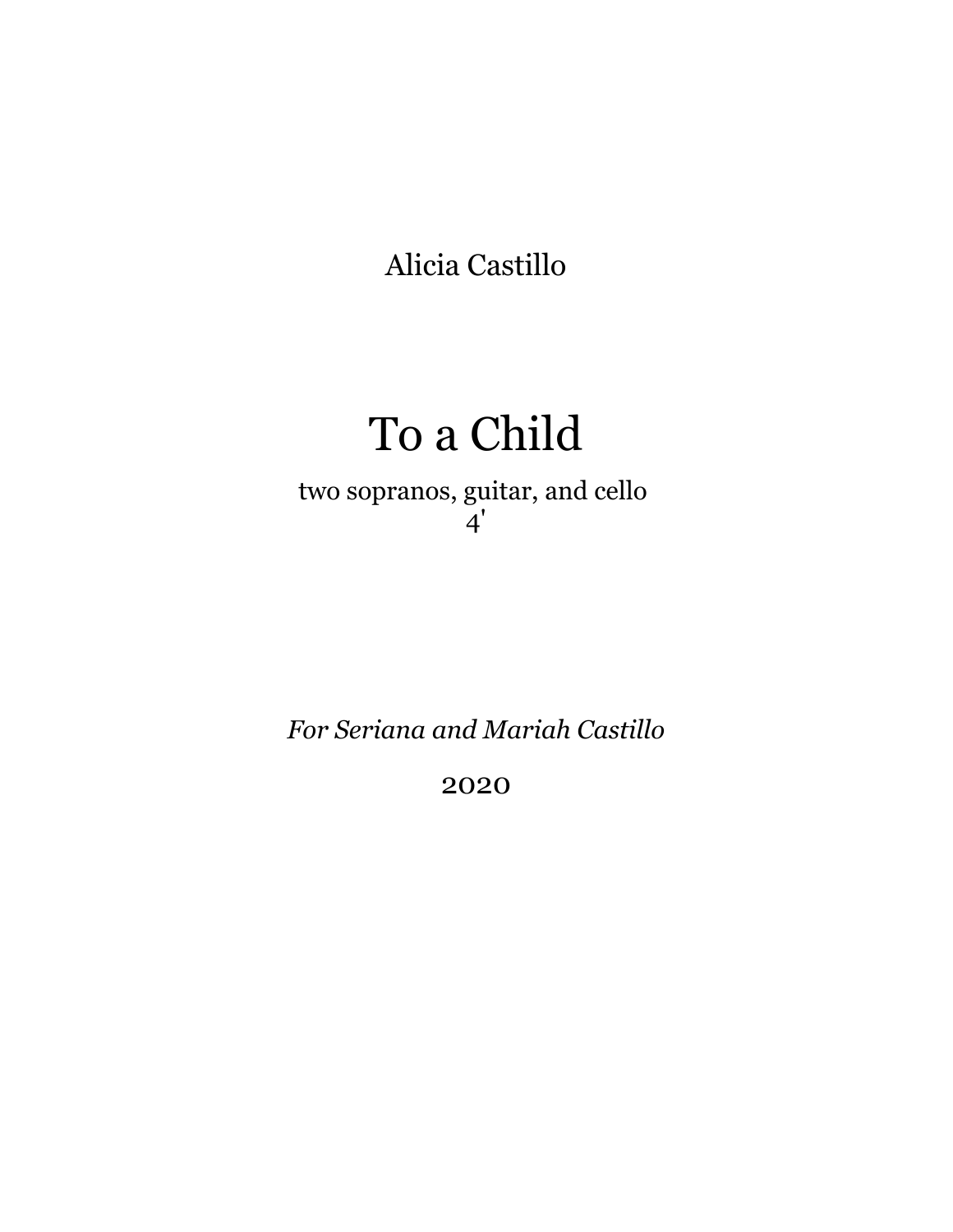*To a Child* was written in the Spring of 2020 for the Arizona Women's Collaborative Cycle II Concert under the theme "Sisterhood: Relationships Between Women."

The intitial search for text was ended as soon as I came across Sophie Jewett's poem, *To a Child*. Reading the text immediately reminded me of my love for my sisters. My sisters have been great influences in my life; I have always looked up to my older sister, Seriana, for strength and wisdom and I always hope to be there to do the same for my younger sister, Mariah. Sisters can often be motherly towards one another and this poem resonated for me in that way. It spoke to me of excitement and child-like wonder, and I wanted to capture that feeling when setting the text.

This piece is also meant to be warm and sweet; to evoke the safety and security of a lullaby. The text alternates between the two sopranos, extending a sister relationship to them, as well as the cellist and guitarist who also converse in their own way throughout the piece.

-Alicia Castillo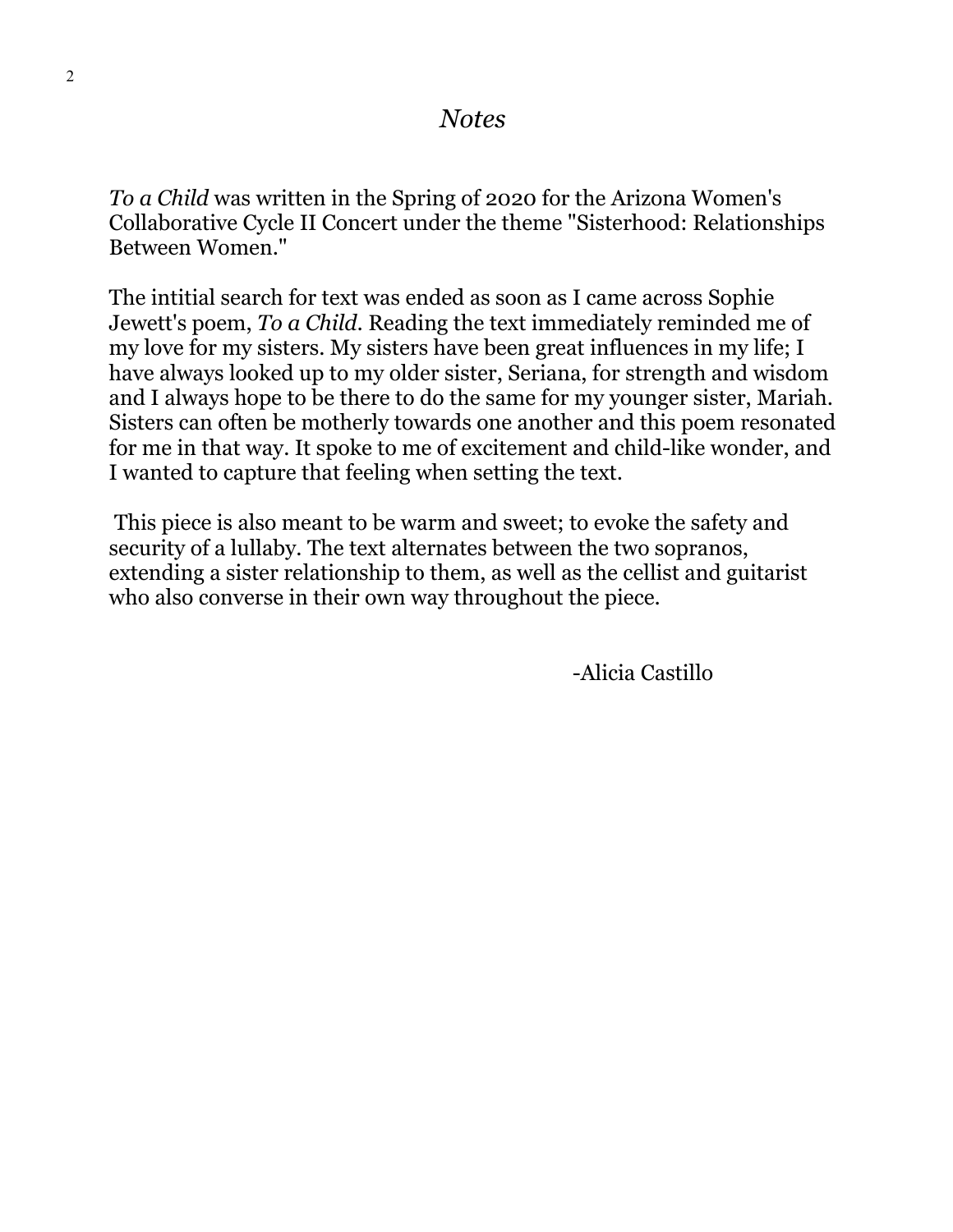## *To a Child* Poem by Sophie Jewett (1910)

The leaves talked in the twilight, dear; Hearken the tale they told: How in some far-off place and year, Before the world grew old, I was a dreaming forest tree, You were a wild, sweet bird Who sheltered at the heart of me Because the north wind stirred; How, when the chiding gale was still, When peace fell soft on fear, You stayed one golden hour to fill My dream with singing, dear. To-night the self-same songs are sung The first green forest heard; My heart and the gray world grow young—

To shelter you, my bird.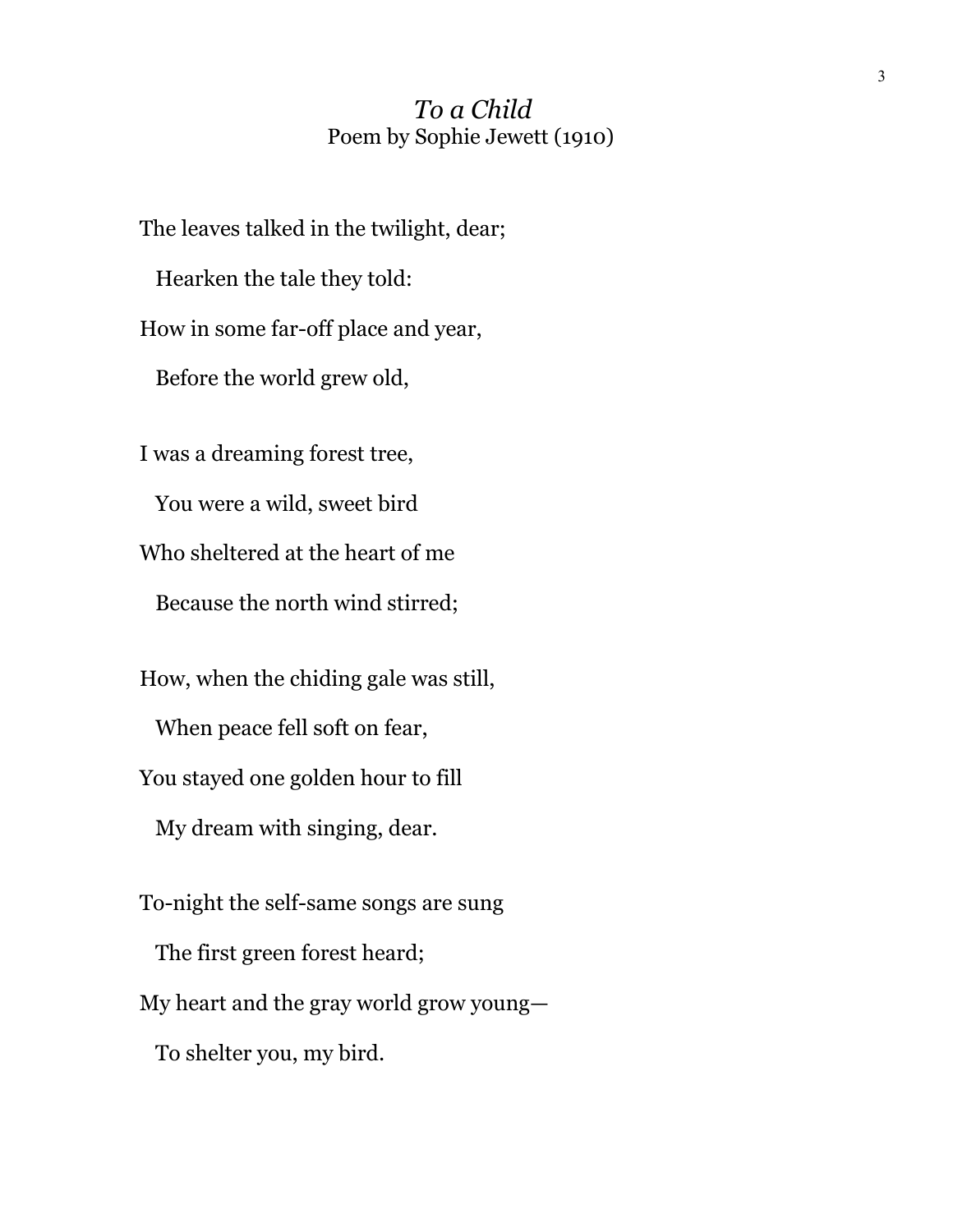Music by Alicia Castillo

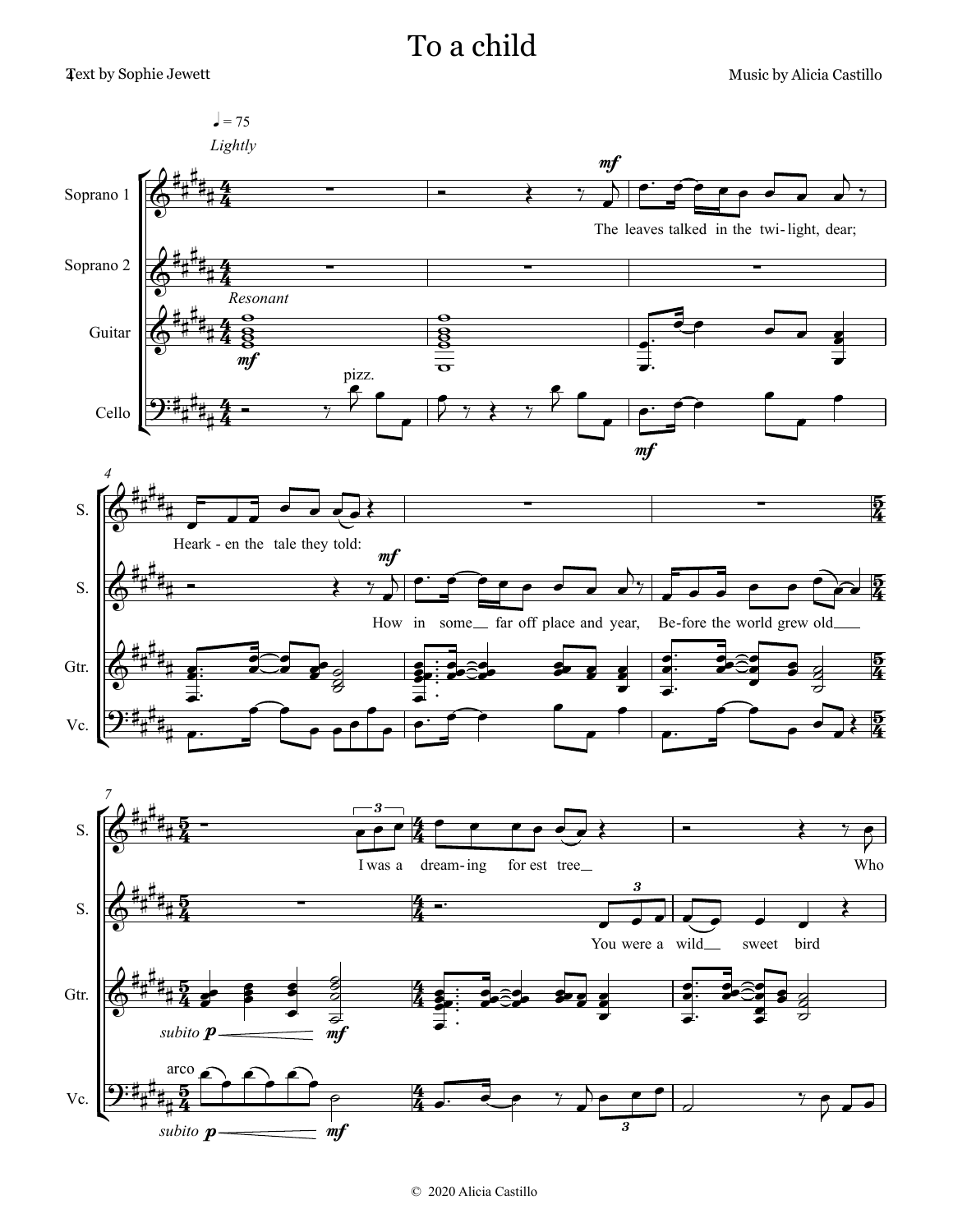



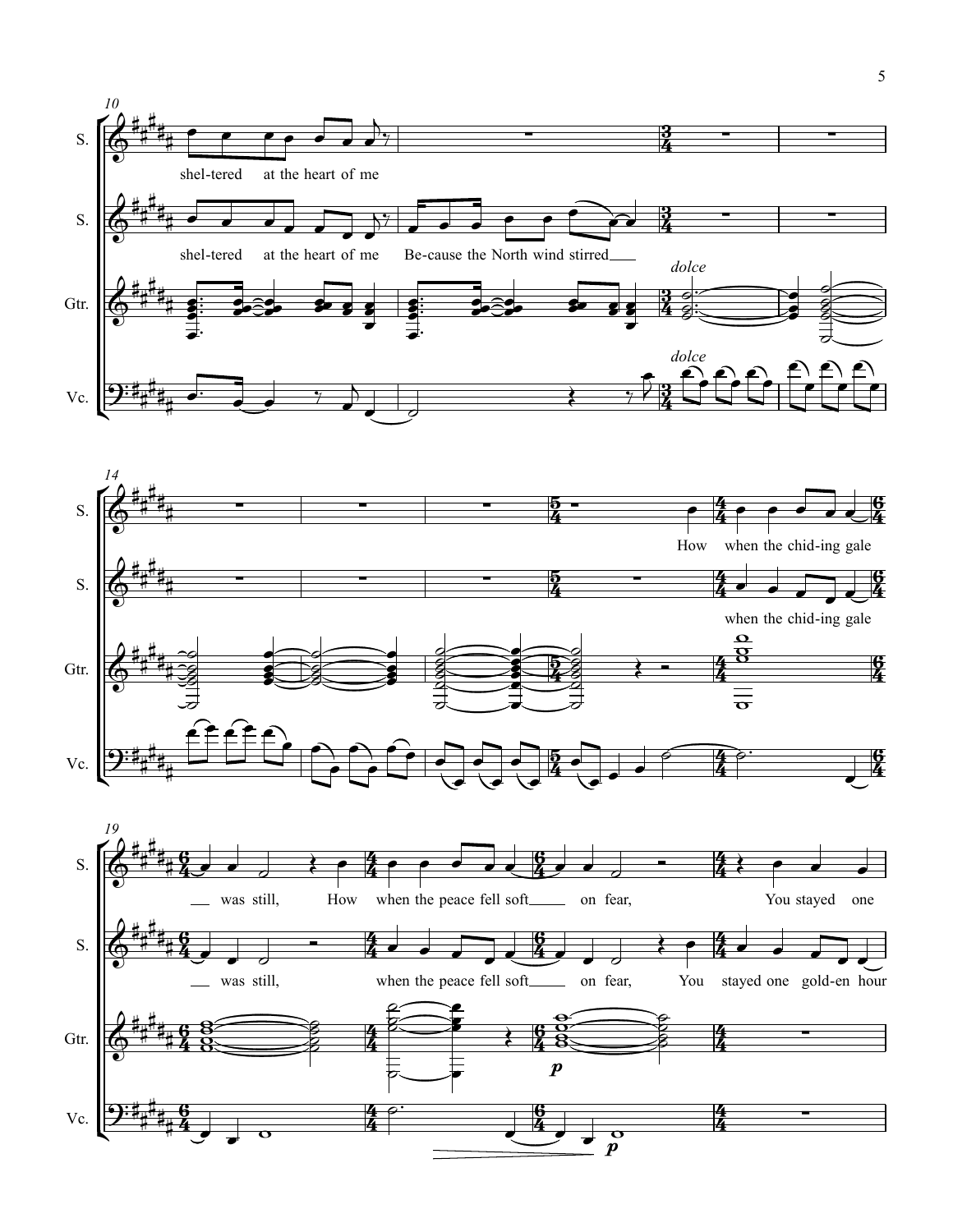



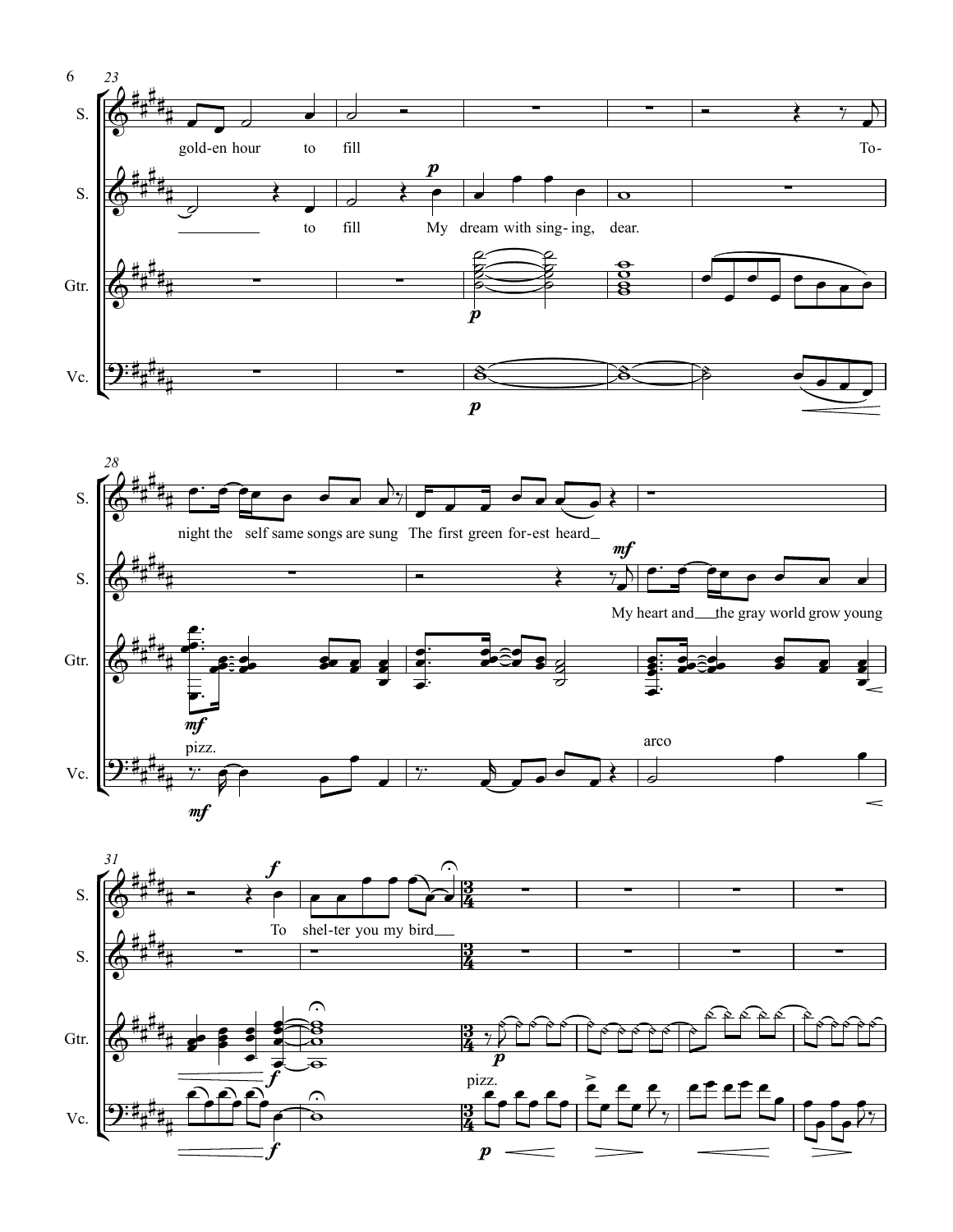